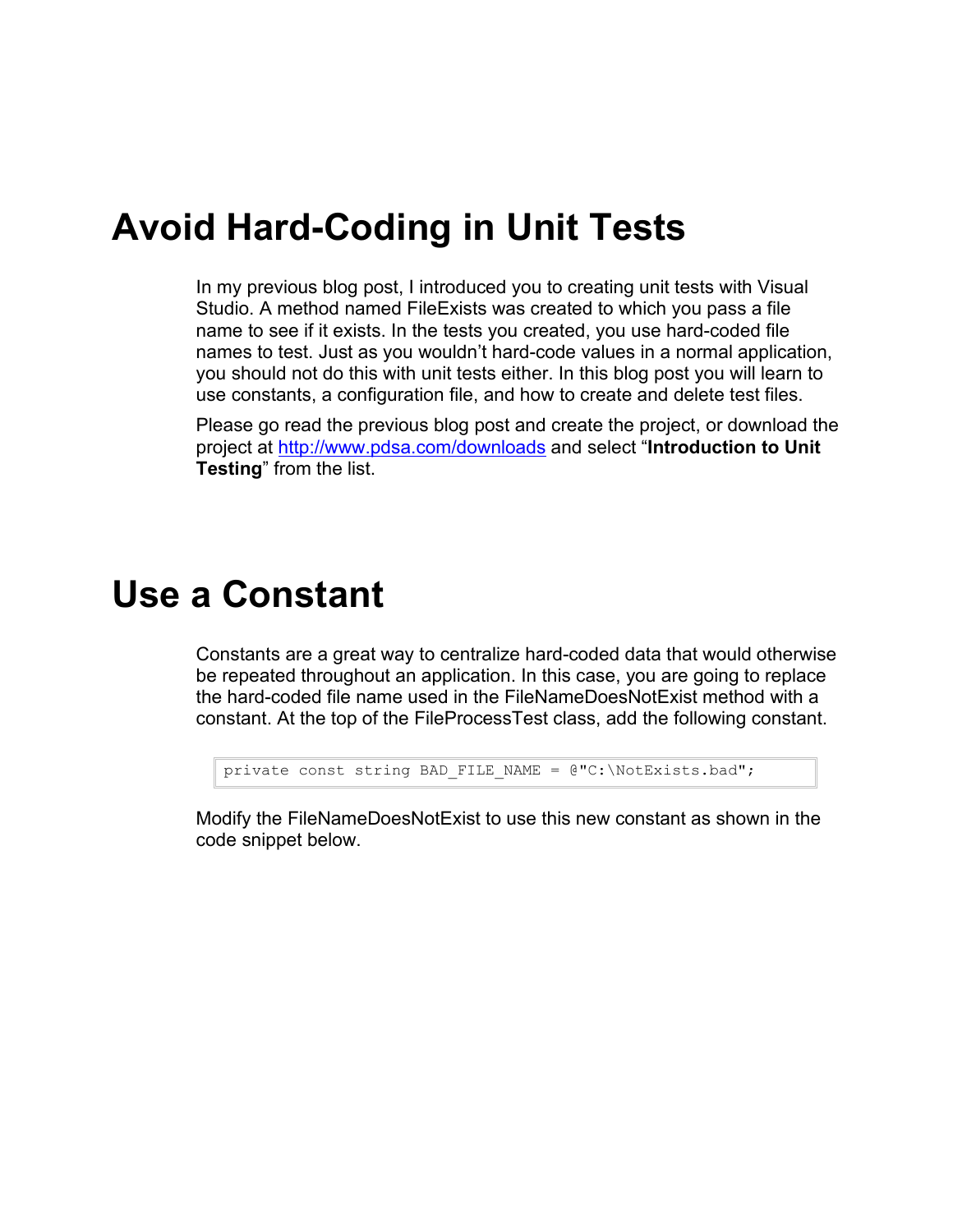```
public void FileNameDoesNotExist() {
 FileProcess fp = new FileProcess();
  bool fromCall;
  fromCall = fp.FileExists(BAD_FILE_NAME);
  Assert.IsFalse(fromCall);
}
```
## **Use a Configuration File**

A constant is a good option for the "bad" file name. For the "good" file name you wish to test to see exists, let's add that to a configuration file so it can be modified easily. In fact, let's add a replaceable token called [AppPath] that will figure out the appropriate path to use based on the machine the test is running upon.

Right mouse click on the FileProcessTest project and select **Add** | **New Item…** from the menu. From the template dialog select **General** | **Application Configuration File**. The name should already be set to App.config, so click on the Add button.

Within the <configuration> element add an <appSettings> section. Within the <appSettings> section add a key called GoodFileName with a value of [AppPath]\TestFile.text as shown below.

```
<appSettings>
  <add key="GoodFileName" value="[AppPath]\TestFile.txt"/>
</appSettings>
```
In order to retrieve this value from the configuration file, you need to use the ConfigurationManager class from the System.Configuration namespace. By default, the System.Configuration DLL is not added to a test project. Right mouse click on References folder in your FileProcessTest project and select **Add Reference** from the menu. From the dialog select **Assemblies** | **Framework**. Locate the **System.Configuration** dll and select the check box. Click the OK button to add this DLL to your test project.

At the top of the FileProcessTest class, add a using statement for the System.Configuration namespace.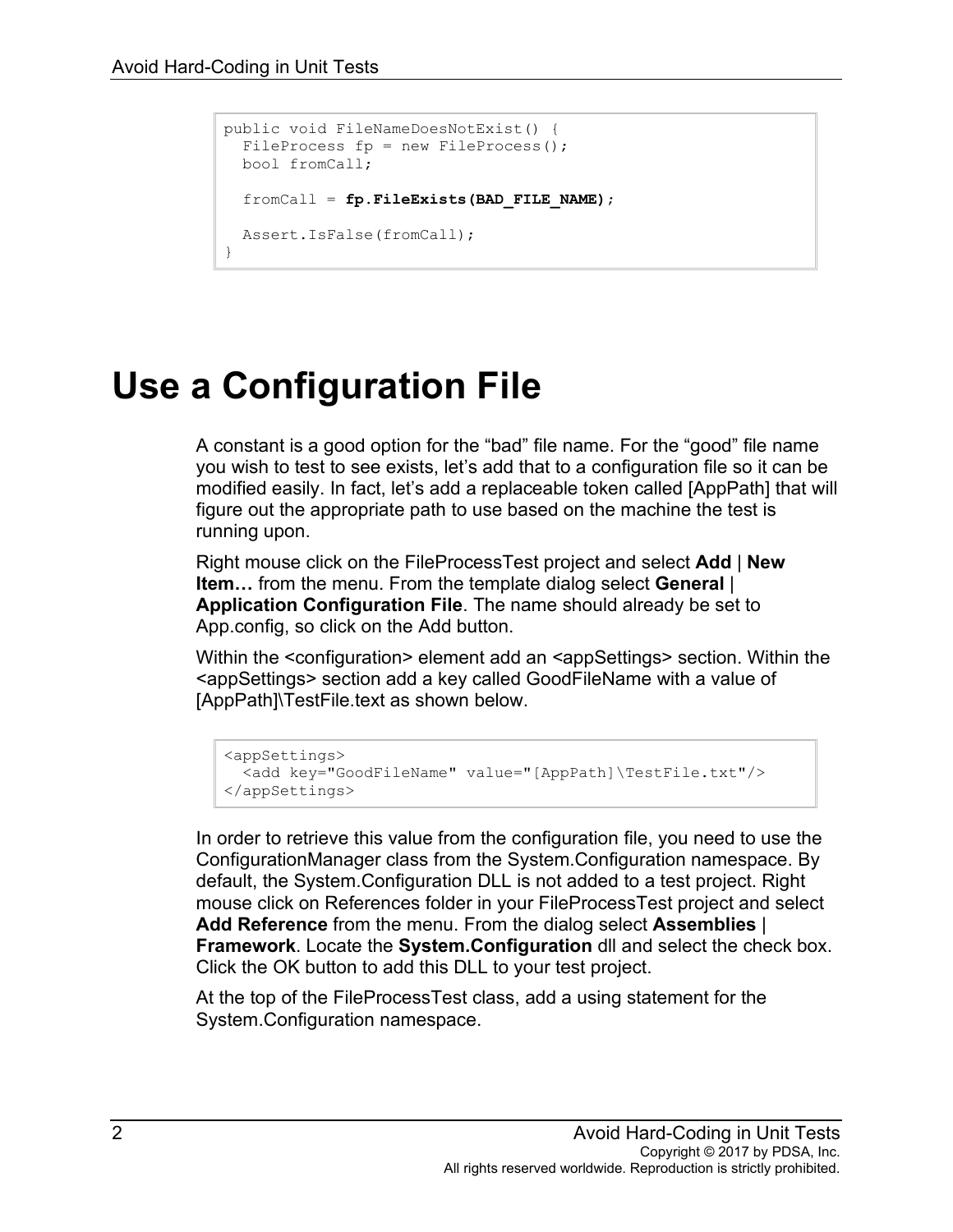```
using System.Configuration;
```
Add private field to FileProcessTest class to hold the value you are going to retrieve from the configuration file. Set the name of this field to \_GoodFileName as shown below.

private string GoodFileName;

Add a constructor to the FileProcessTest class in which you will read the GoodFileName value from the configuration file. Within this constructor you will replace the token [AppPath] with the value from the

Environment.SpecialFolder.ApplicationData. This enumeration, supplied by .NET, when passed to the GetFolderPath, returns the pre-defined path for any data you need to store for this application. The location may vary from OS to OS, but on Windows 10 it is

C:\\Users\\YOUR\_USERNAME\\AppData\\Roaming. Write the constructor as shown below.

```
public FileProcessTest() {
 GoodFileName =
     ConfigurationManager.AppSettings["GoodFileName"];
  if ( GoodFileName.Contains("[AppPath]")) {
      _GoodFileName = _GoodFileName.Replace("[AppPath]", 
         Environment.GetFolderPath(
           Environment.SpecialFolder.ApplicationData));
   }
}
```
Locate and modify the FileNameDoesExist method to use this new property name.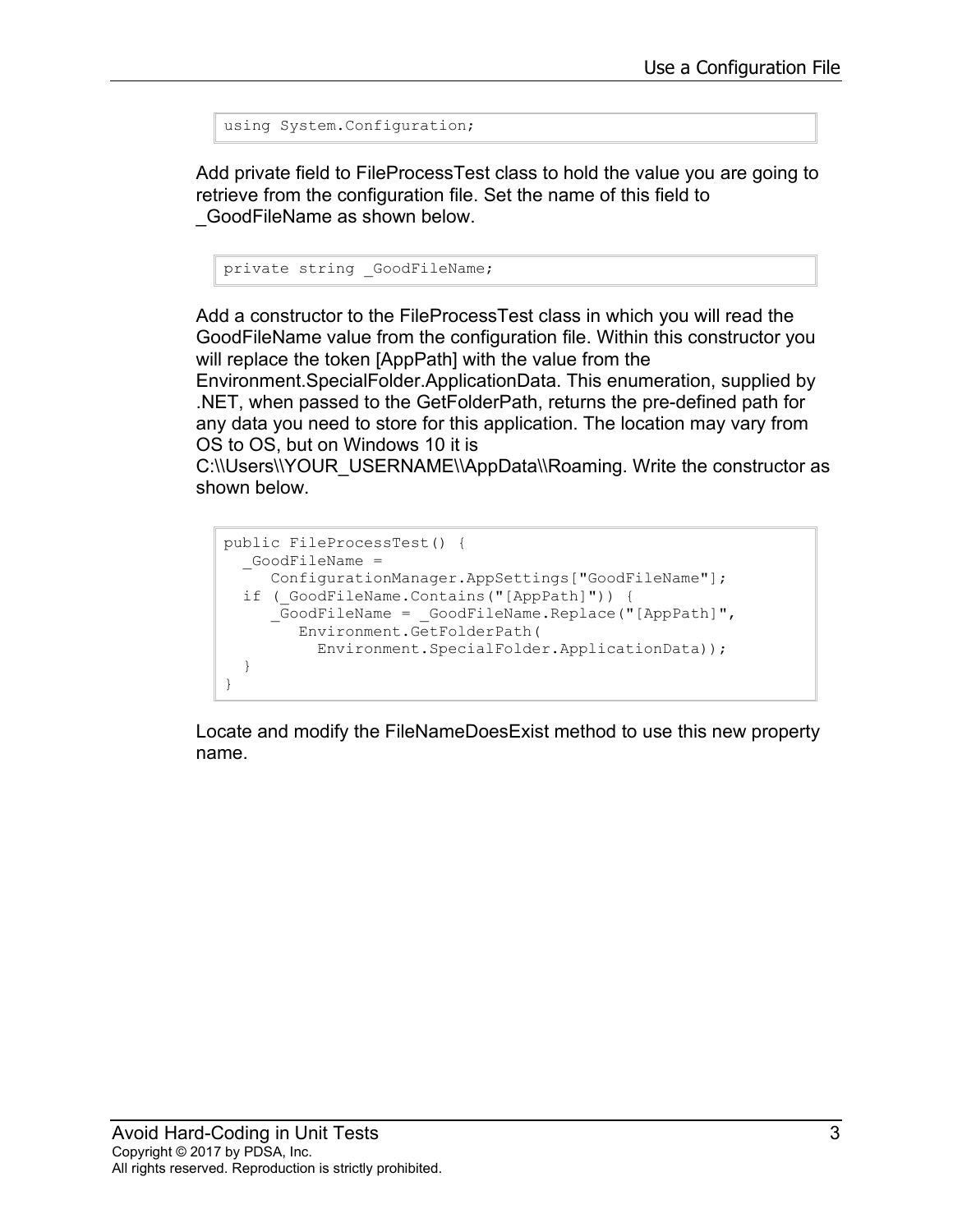```
[TestMethod]
public void FileExistsTestTrue() {
 FileProcess fp = new FileProcess();
  bool fromCall;
  fromCall = fp.FileExists(_GoodFileName);
 Assert.AreEqual(true, fromCall);
}
```
#### **Create / Delete File**

Instead of you having to create the file name in the location specified, prior to running the FileNameDoesExist test, you should create the file name within the method itself. You should delete the file after you have performed the FileExists call so you don't keep files around you don't need. Modify the FileNameDoesExist method to look like the following.

```
[TestMethod]
public void FileNameDoesExist() {
 FileProcess fp = new FileProcess();
  bool fromCall;
   if (!string.IsNullOrEmpty(_GoodFileName)) {
     // Create the 'Good' file.
     File.AppendAllText(_GoodFileName, "Some Text");
   }
   fromCall = fp.FileExists(_GoodFileName);
  // Delete file
   if (File.Exists(_GoodFileName)) {
    File.Delete(_GoodFileName);
   }
  Assert.IsTrue(fromCall);
}
```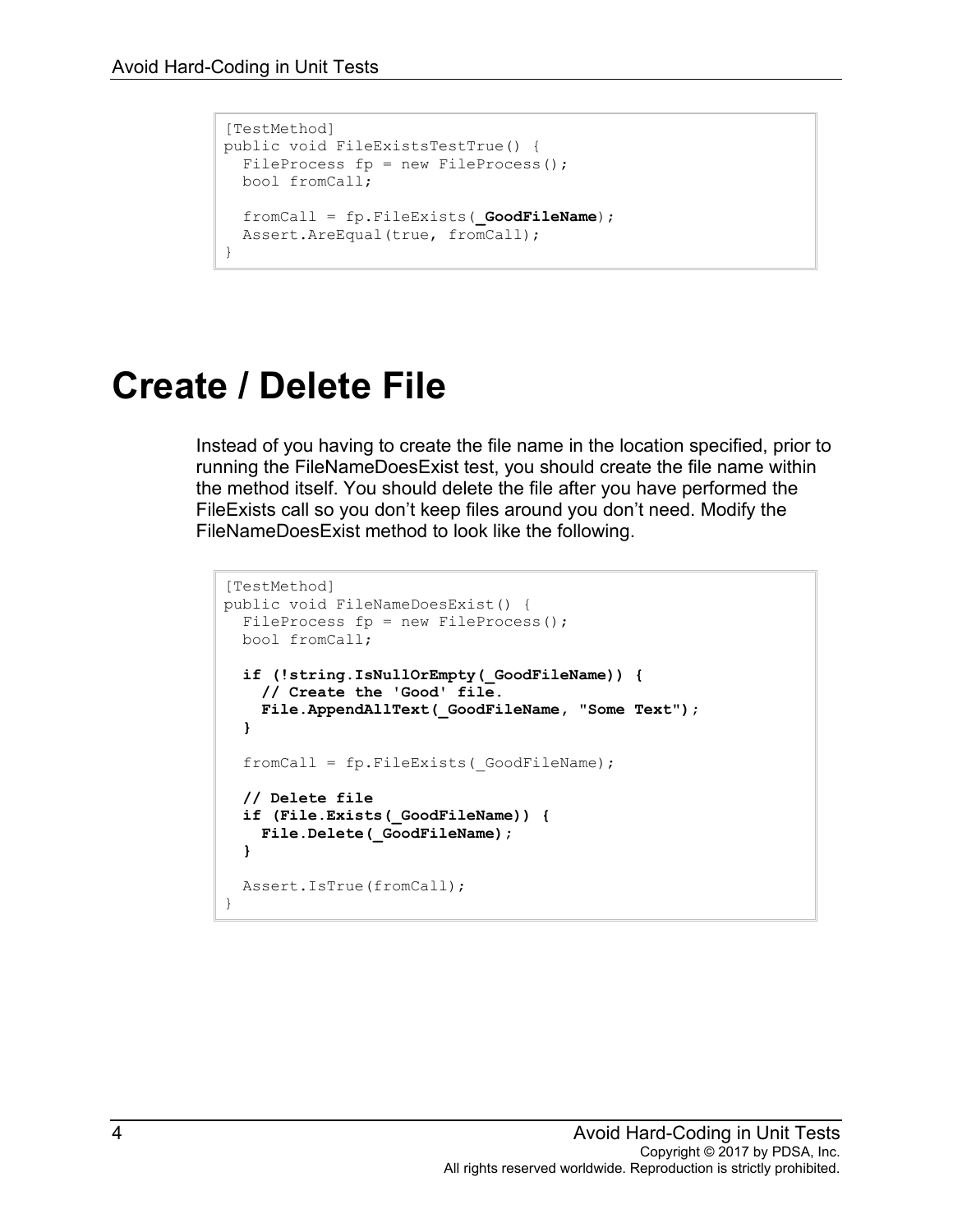#### **TestContext**

When the unit test framework creates an instance of a test class (a class marked with the [TestClass] attribute), the test framework creates a TestContext object. This object contains properties and methods related to testing. To access this TestContext object, you must create a public property named TestContext in each of your test classes. The test framework checks for this property and inserts the instance of this TestContext into your property.

```
private TestContext TestInstance;
public TestContext TestContext 
{ 
   qet { return TestInstance; }
   set { TestInstance = value; }
}
```
One of the things you can do with this TestContext is to use the WriteLine method to add some output into the test results. Add the lines shown in bold below to write some messages about what file you are creating into the output area of the test results.

```
[TestMethod]
public void FileNameDoesExist() {
 FileProcess fp = new FileProcess();
  bool fromCall;
 if (!string.IsNullOrEmpty( GoodFileName)) {
     TestContext.WriteLine("Creating file: " + _GoodFileName);
     // Create the 'Good' file.
    File.AppendAllText( GoodFileName, "Some Text");
   }
  TestContext.WriteLine("Checking file: " + _GoodFileName);
 fromCall = fp.FileExists( GoodFileName);
  // Delete file
  if (File.Exists(_GoodFileName)) {
    TestContext.WriteLine("Deleting file: " + _GoodFileName);
    File.Delete( GoodFileName);
   }
  Assert.IsTrue(fromCall);
}
```
Run this test, once it is complete, click on the FileNameDoesExist test in the Test Explorer window, locate the **Output** link at the bottom of the window and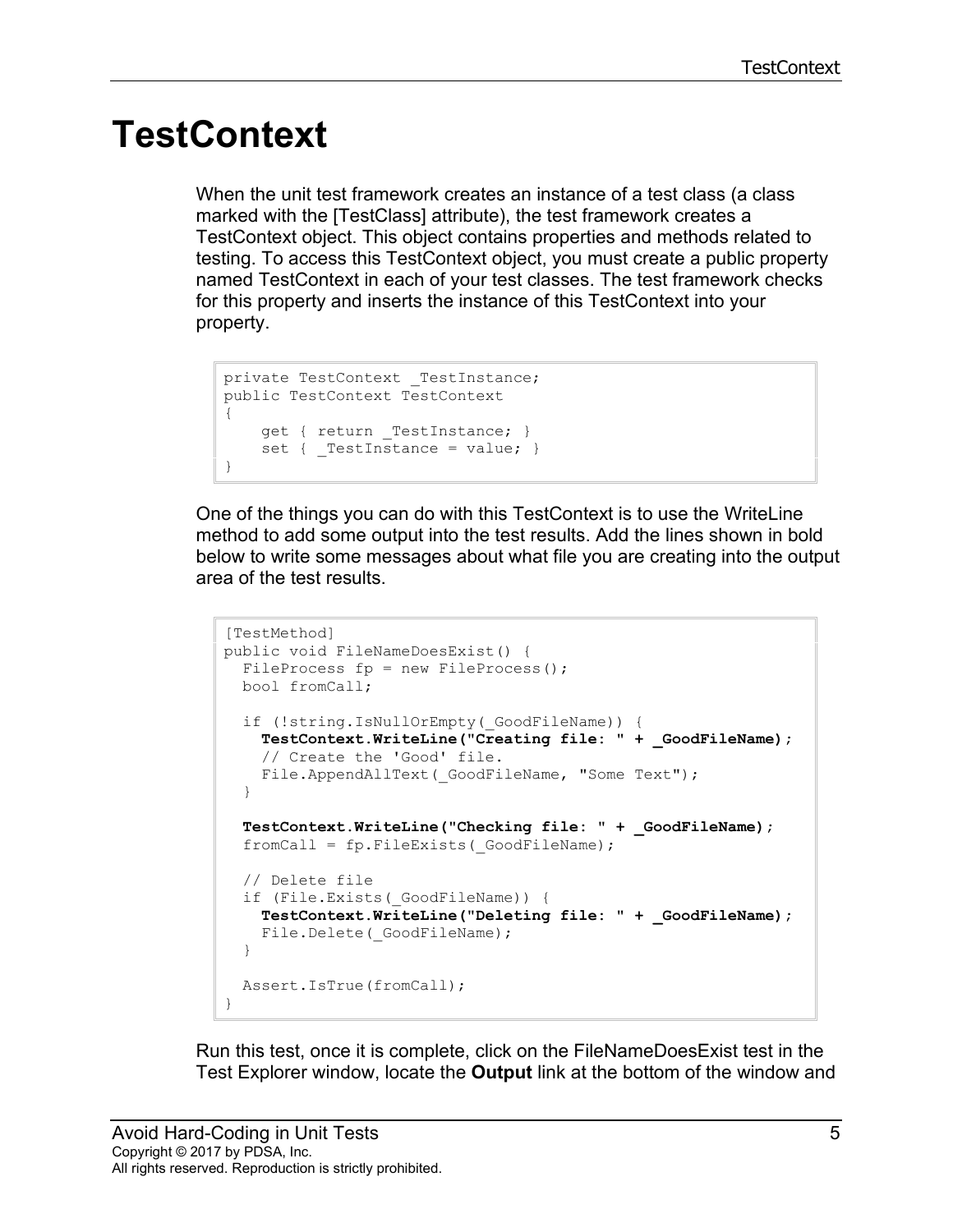click on it. You should then see your messages appear in an output window as shown in [Figure 1.](#page-5-0)



Figure 1: Write output messages using the TestContext property

## <span id="page-5-0"></span>**Summary**

In this blog post a constant was used in place of a hard-coded file name. You placed another hard-coded file name into the App.config file in the test project. Within a test method you created a file, tested that file's existence, then deleted the file. This helps keep that method self-contained and avoids manual setup of files prior to running these tests. Finally, you added a TestContext property to access the WriteLine method of the TestContext property. This allows you to add additional messages into the output of the test results.